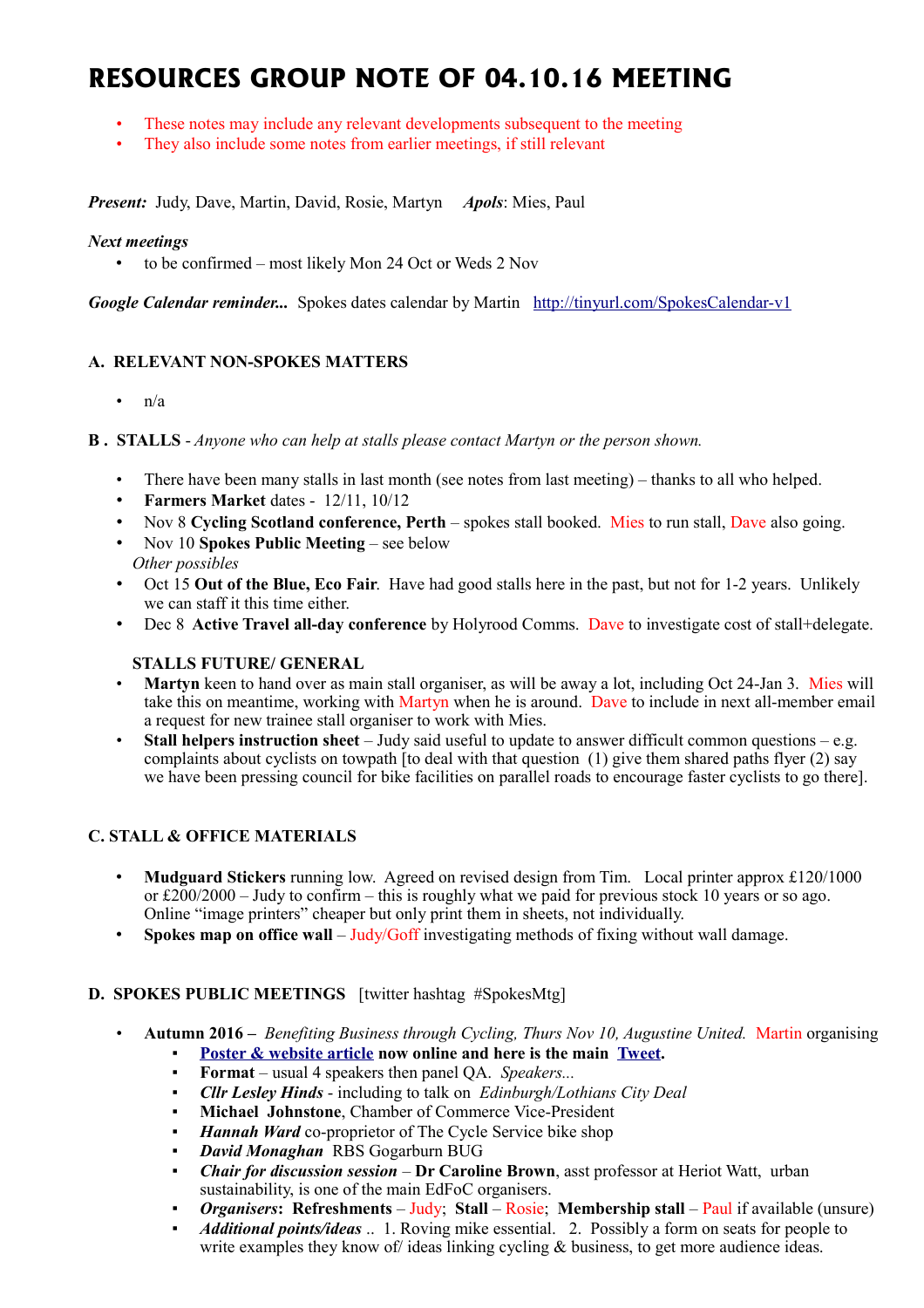• **Spring 2017** – Council elections hustings. **Date of election** Thurs 4 May. Martin to book provisional Augustine United evening – possibly week beginning April 4??

# **E. SPOKES MAPS**

- **Edinburgh map** now out, 3500 copies, of which 100 are flat copies for pinning on walls. All on water and tear-resistant paper, priced £6.95. Other info & prices for bulk orders on website (Maps tab at top of page).
- The new map has also spurred more sales of **Lothians maps**, by drawing attention to spokes maps in general and with the special offer in Bulletin.
- **Shop/ bulk sales** Peter Hawkins has taken over from Ian Maxwell.
- Edinburgh edition on **new base map** (XYZ) to allow electronic version has been badly delayed and no likelihood of appearance any time soon.
- New **Glasgow edition** was paid for by the council, 12500 copies, and is available free (on ordinary paper) at council events and Glasgow Bike Station (through their Better Way to Work project) – not in bike shops. Electronic version also downloadable for smartphones. Development of a paid-for printed water/tearresistant version is currently on hold as Ian is very short of time.
- Longer term spokes maps future unclear as Ian very busy at work and Tim not keen on doing future maps. On the other hand, David Gardiner has come in and done a lot on the reverse of the new Edinburgh map. May be a meeting of the maps group to discuss  $-\overline{D}$  ave to contact maps group.

#### *Two matters now needing attention...*

- **Employer initiative** Grant of £2500 towards map obtained from Edinburgh Council, in exchange for which we promised to try and get it pinned up in workplaces and/or made available to interested staff. Original ideas was write to Chamber of Commerce and Essential Edinburgh asking if they would circulate a special map offer to local companies - but Judith from Council wrote to say they are taking on a consultant in August to promote active travel with large employers and suggested we wait to work with them. David liaising with Judith on this.
- **Surplus existing Ed maps A**pprox 400-500 remaining copies need to find a good use for them without jeopardising sales of the new map. Will offer to schools for use in classes – e.g. geography or outdoor education, as Tim did very successfully with surplus old Midlothian maps. Mies will be main organiser, with Martin helping with delivery. Dave has created website page similar to the Midlothian offer, to publicise via twitter; if response too low then Mies will contact other schools by email and/or via council. Dave to contact Mies. Tim happy to store the maps at his house if useful.

# **F. MOTORIST AWARENESS CAMPAIGN – 'BIKE ALERT'**

- *Video*  complete click the *videos* tab or go straight to *[www.spokes.org.uk/videos](http://www.spokes.org.uk/videos)*.
- *Leaflet* printed very cheap cost from Instantprint online service (under £100 for the 5000 A4->A5 folded leaflets). We have ordered 2 lots of 5000. So far, used  $\sim$ 2000 for mailout and  $\sim$ 4000 at school events, stalls, etc.
- *6*  $6<sup>th</sup>$  *former sessions 2016* coordinated by Martin working with others found from previous events and emails to people who had ticked speaking for spokes or helping at stalls.
	- **WL**, Aug 30-Sep 1; **EL/ML** (joint event) also Aug 30–Sep 1; Went well.
	- **Edinburgh**, Oct 3-6. Very successful with all 8 sessions covered, 300 or so students at each.
- *Other uses* driving schools, police rehab, etc, etc, to be discussed by Martin & Mies and report back at future meeting. Mies has previous database of such addresses [but now rather old].
- *Official launch of video/leaflet?* Martin and Mies to discuss if and what to do, and make arrangements or report back. Likely to appeal to the press. Could be just a press release & website/twitter publicity. Would be easy to get supportive quotes for the press, e.g. from Andrew Burns/ Lesley Hinds and from Fyfes. If we have a launch, Sept/Oct are the best time, with video finalised, leaflet printed, Fyfe money now spent (on leaflet design + printing) and  $6<sup>th</sup>$  former sessions happening.
- Mies to inform Fyfe's of use of video and give them the printed leaflet (also could ask re press release?)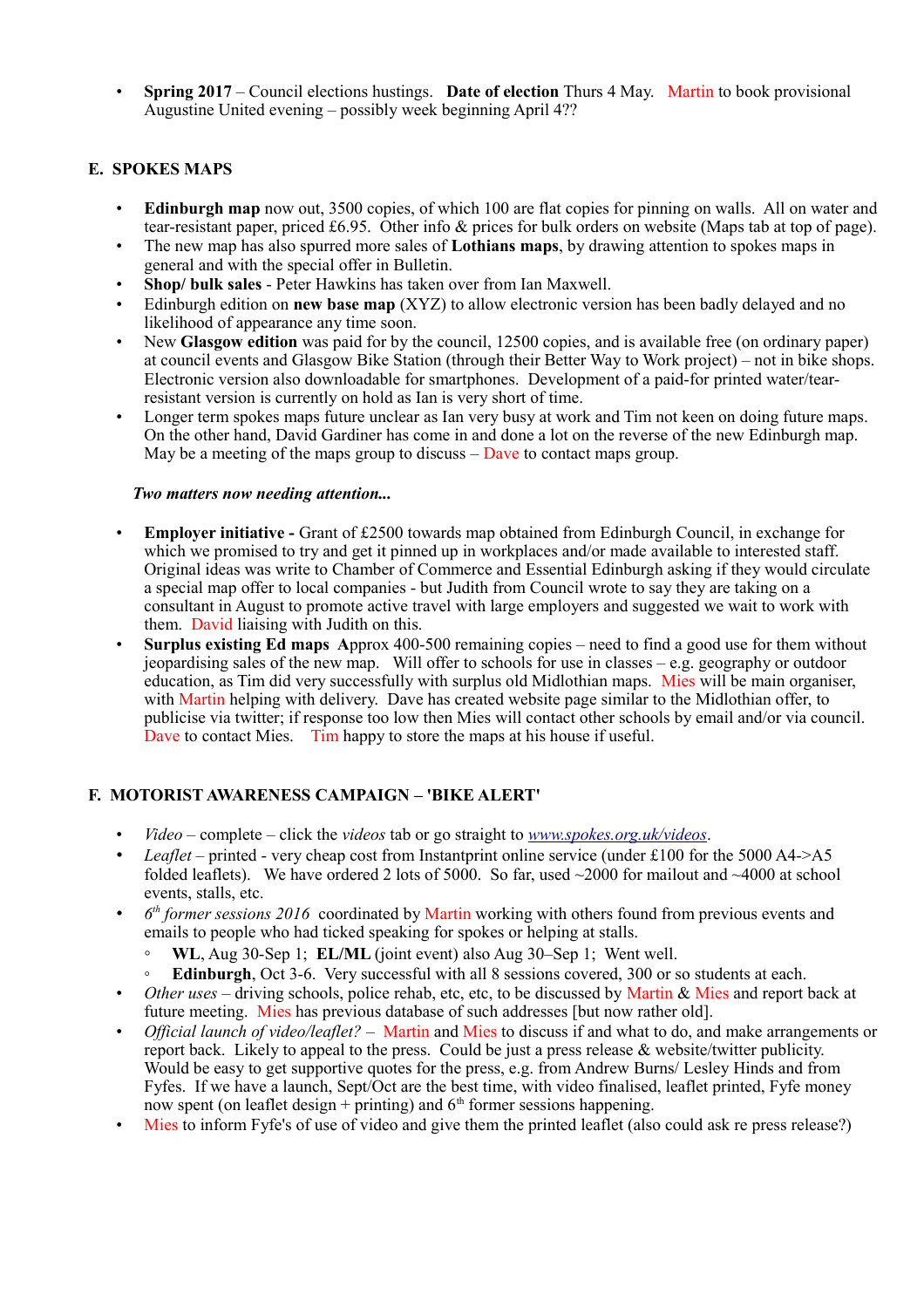### **G. SUMMER COMPETITION**

- **Comp 2016** *[Shopping by Bike](http://www.spokes.org.uk/2016/07/competition-shopping-by-bike/)* all prizes now allocated, by Judy. Maps for runners-up still to do.
- **Comp 2017** All agreed Judy suggestion of *Simple cycling improvements* things that could be improved simply, by the Council or others, and at low cost, which would improve existing everyday journeys and/or encourage more people to cycle.

## **H. 40TH ANNIVERSARY - 2017**

- Mies, Martin, Rosie, Martyn to form a subgroup to develop & progress ideas. Anything involving a lot of work should ideally be aimed to be seen by lots of people, to be worthwhile effort. Suggestions...
	- **Scottish Parliament reception** suggested by Ian. This would be a great thing to do but could take a lot of organising, to get some displays, invite relevant people, etc. Need to ask well in advance via a supportive MSP – Alison Johnstone MSP the obvious one now that Sarah Boyack is not there.
	- $\degree$  Alternatively, **Council reception** as for previous anniversary 25<sup>th</sup>? 30<sup>th</sup>? Must ask well before, via a councillor(?)
	- **Exhibition** as we had for ?25th anniversary, touring Edinburgh libraries and other public outlets. A lot of work, but seen by many people. Mies was involved in previous exhibition, with Euan Renton.
	- **Public meeting** celebrating the history. Could be one of our regular public meetings, or additional. Martin was involved in an anniversary meeting in Bristol, but a lot of work for relatively small number of people, 25ish. If we have an exhibition it could also be displayed at a public meeting.
	- **Minimal effort option** Just have a pub evening, booking a pub room possibly combine with AGM.

### **J. SUPERMARKETS PROJECT**

- Postponed till Iain at meeting. Offer from Joe Taylor, who works for Cockburn, to get involved invite him next time we discuss this? Dave to contact Iain re whether he would like to pass this on.
- Iain circulated email with 2<sup>nd</sup> version of draft good practice guide. **Everyone** please send comments to Iain (please also read the notes below). Once we are reasonably happy with the content we'll ask David Gardiner or Tim if they have time to do a professional layout.
- **Aim of the good practice guide … to be used as follows ...**
	- to enable members to lobby their local shops/supermarket, as an individual on their own initiative.
	- to contact local regional managers of all supermarket chains, with the aim to find at least one willing to undertake an exemplary project covering all their stores – this would need one or more people within Resources Group (or other in Spokes) to take this on. The person could then potentially also work with locals from the above bullet point.
	- Note that this is an innovative project for which we could almost certainly get grant assistance if necessary if we decide to take it further in a ways that needs significant funding, as we did with the tenements project – e.g. Sestran or Cycling Scotland or SCSP cash (via Ed Council). This might be particularly helpful if any supermarket chain takes up the project and works with us, or if we organise local members lobbying their stores on a wide scale.
- **Report on our initial survey** is online at [spokes.org.uk](http://spokes.org.uk/) : documents : spokes projects : supermarkets or click here [www.spokes.org.uk/documents/papers-documents/supermarkets-project.](http://www.spokes.org.uk/documents/papers-documents/supermarkets-project)
- See minutes of 15.3.16 for initial Good Practice Guide ideas, mostly now in Iain's draft.
- Peter Hawkins had also done a supermarket survey as his Competition entry. [Now on our website.](http://www.spokes.org.uk/documents/papers-documents/supermarkets-project/)

# **K. AGM / MEMBER MEETING**

- Postpone till 2017 due to amount of activity at present. Could be 30 mins before a public mtg, as before, or separate members' meeting, e.g. in a pub room, with business and whatever length of discussion is wanted, then general chat/ socialising.
- If there is a  $40<sup>th</sup>$  anniversary public or members meeting, as above, an AGM could precede it.